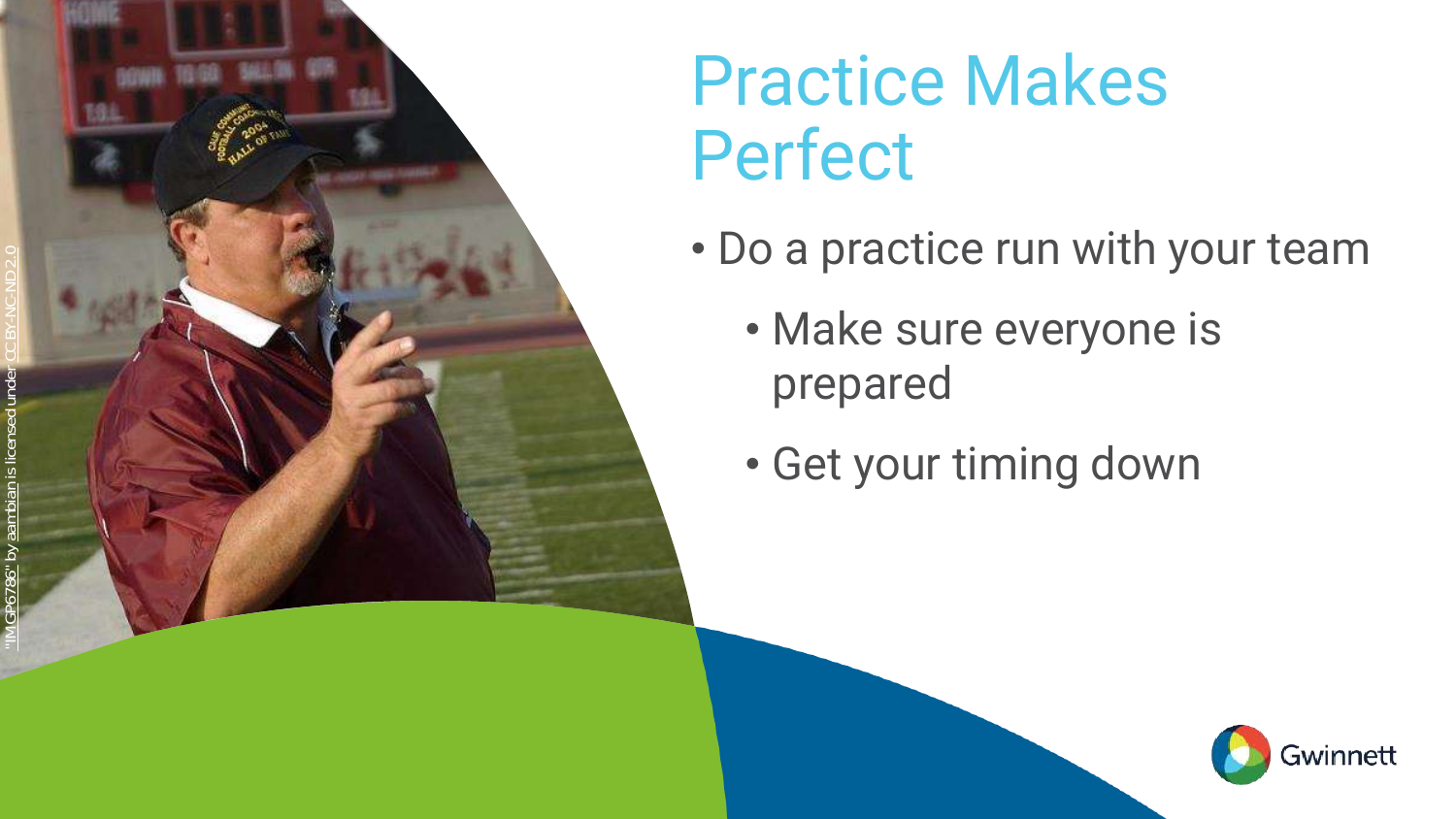## **Thanks to Our Sponsors!**